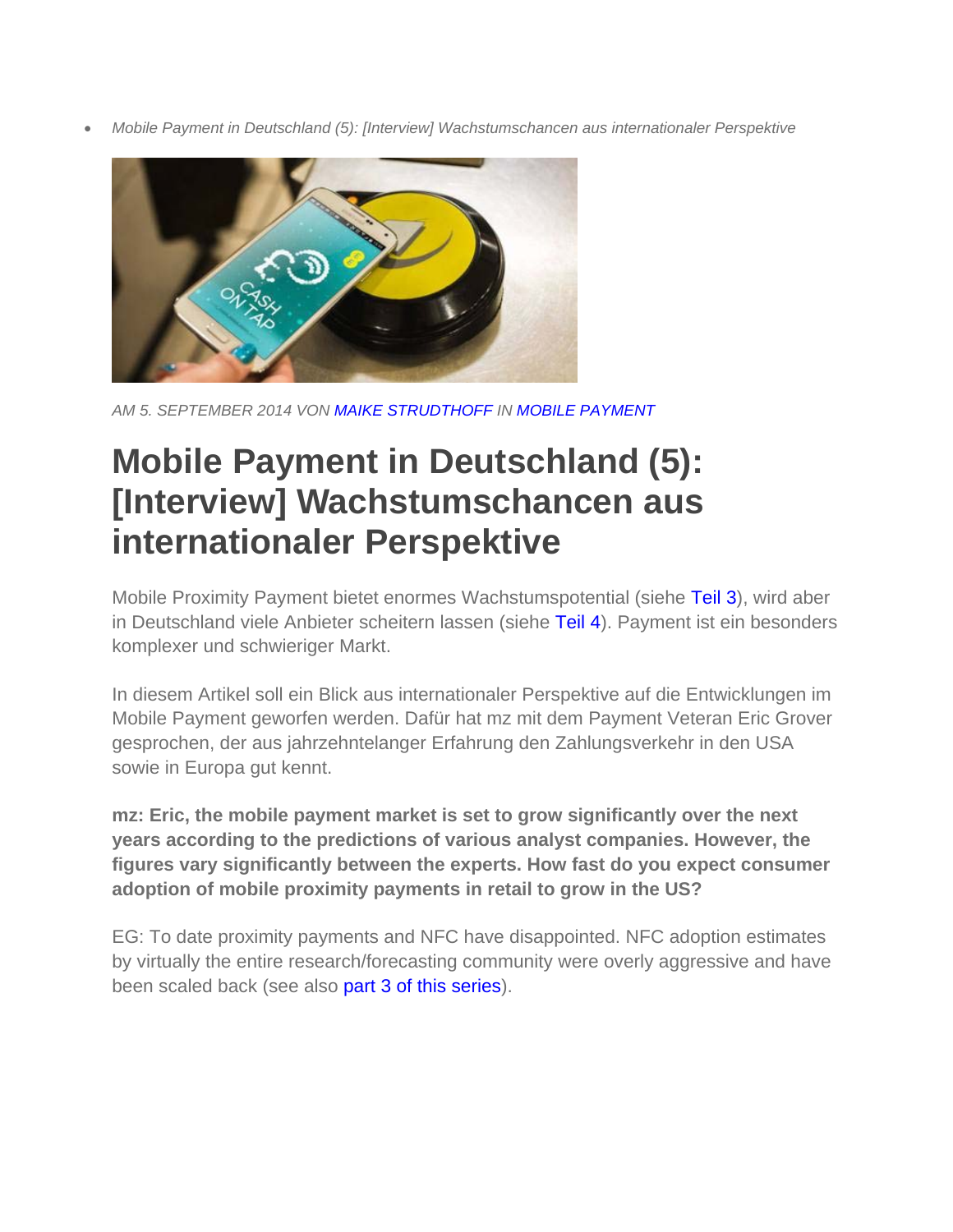

NFC Payment

In the nineties MasterCard and Visa massively hyped contactless card payments, piloting them in the US in Manhattan and at the Atlanta Olympics. They flopped. For most consumers and merchants there was no tangible benefit. The existing system worked. It still does.

This time around however there is reason to believe it will be different, though widespread adoption will be much slower than the industry hoped. There are a couple gating factors. If the transmission mechanism is NFC, we need to achieve critical mass of NFC-enabled pos systems and mobile phones.

*Then, bearing in mind the existing retail payment system works and that consumers and merchants are conservative in their payments habits, there need to be compelling advantages for consumers and merchants to use it.* 

### **mz: How would you describe the differences between the market in the US and European markets?**

EG: A variety of factors in the US and European patchwork of national markets, influence mobile payments development and adoption. US issuer transaction economics – interchange fees- are much richer, and consequently there's more issuer innovation and consumer value propositions are richer. Competition across the value chain is fiercer.

Much of European payments innovation has been on the backend. That said, it's hard to generalize about Europe. National differences are huge. In Ireland roughly 90% of epayments are made by card while in the Netherlands about two thirds of e-payments are made by bank transfer (iDeal).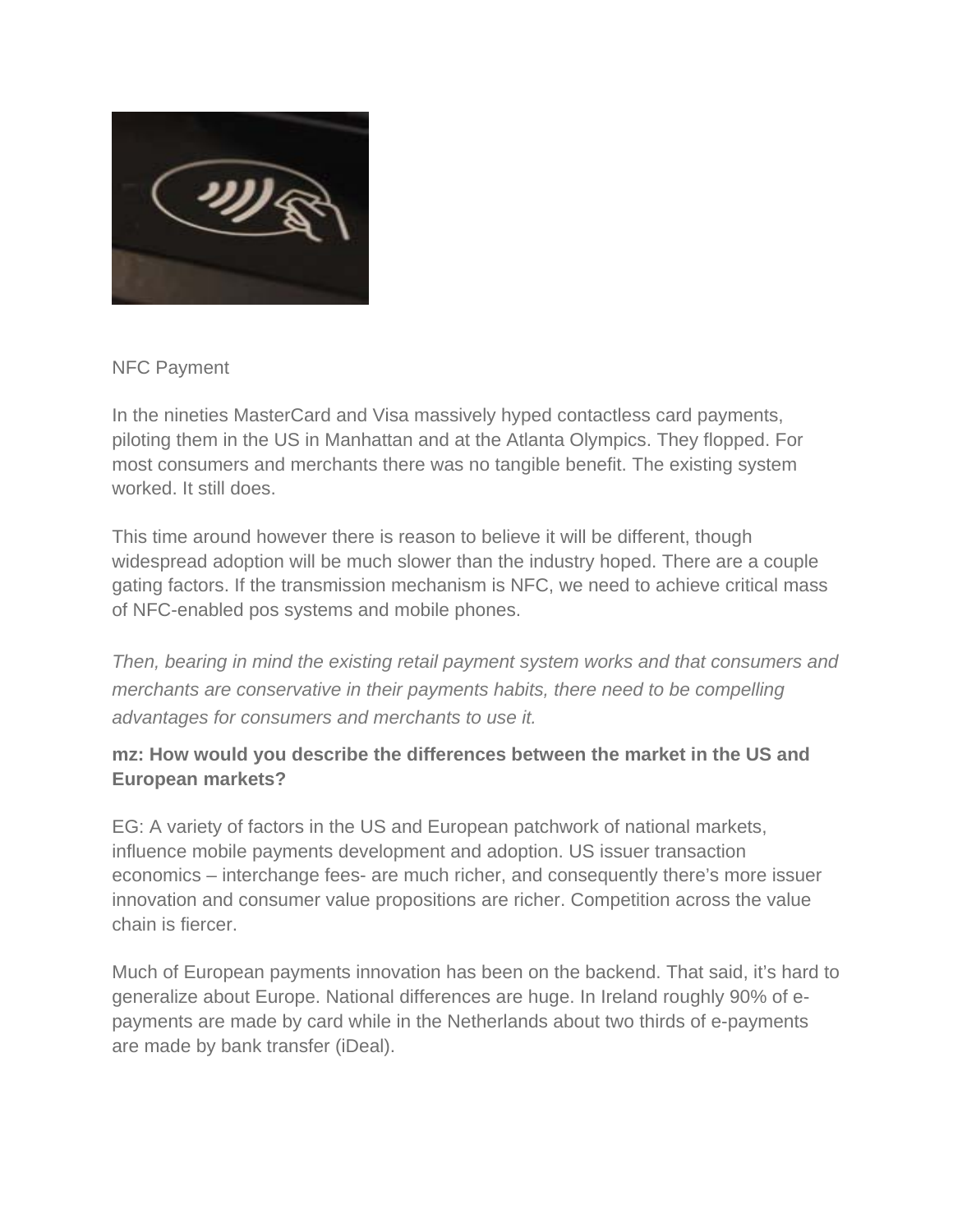In Poland more than half of pos terminals are NFC and more than 10% of retail payments are contactless, albeit primarily from cards not handsets. In Romania half the population is unbanked and African mobile P2P payments Phenom M-Pesa is attempting to establish a European beachhead.



## Mobile Payment with EE on the London Tube

*The London Tube accepting NFC could jump start proximity payments in Europe's largest electronic payments market the UK.* 

In Holland with MyOrder and Rabobank, PayPal is letting subscribers order and pay for goods – typically food, ahead of time.

#### **mz: What could move proximity payments?**

EG: Well, to date Google has struggled. It's embraced host card emulation (HCE) permitting services sending payment credentials via NFC to bypass MNOs' secure element. The more open HCE-enabled NFC environment could boost proximity payments.

With the iPhone 6's unveiling imminent, the drumbeat of speculation about Apple's payment plans has become deafening.

*If the iPhone 6 is NFC-enabled, which seems likely, and if Apple opens up its wallet at the physical pos, with compelling value wrapped around payments, that could spur mass consumer adoption.* 

**mz: What are the learnings from the past? Are there good or bad examples of payment innovations in the past that are maybe not mobile but comparable with regards to the aim to disrupt the traditional market?** 

EG: Absolutely, though not nearly so many have been or are likely to be disruptive as enthusiasts would have us believe.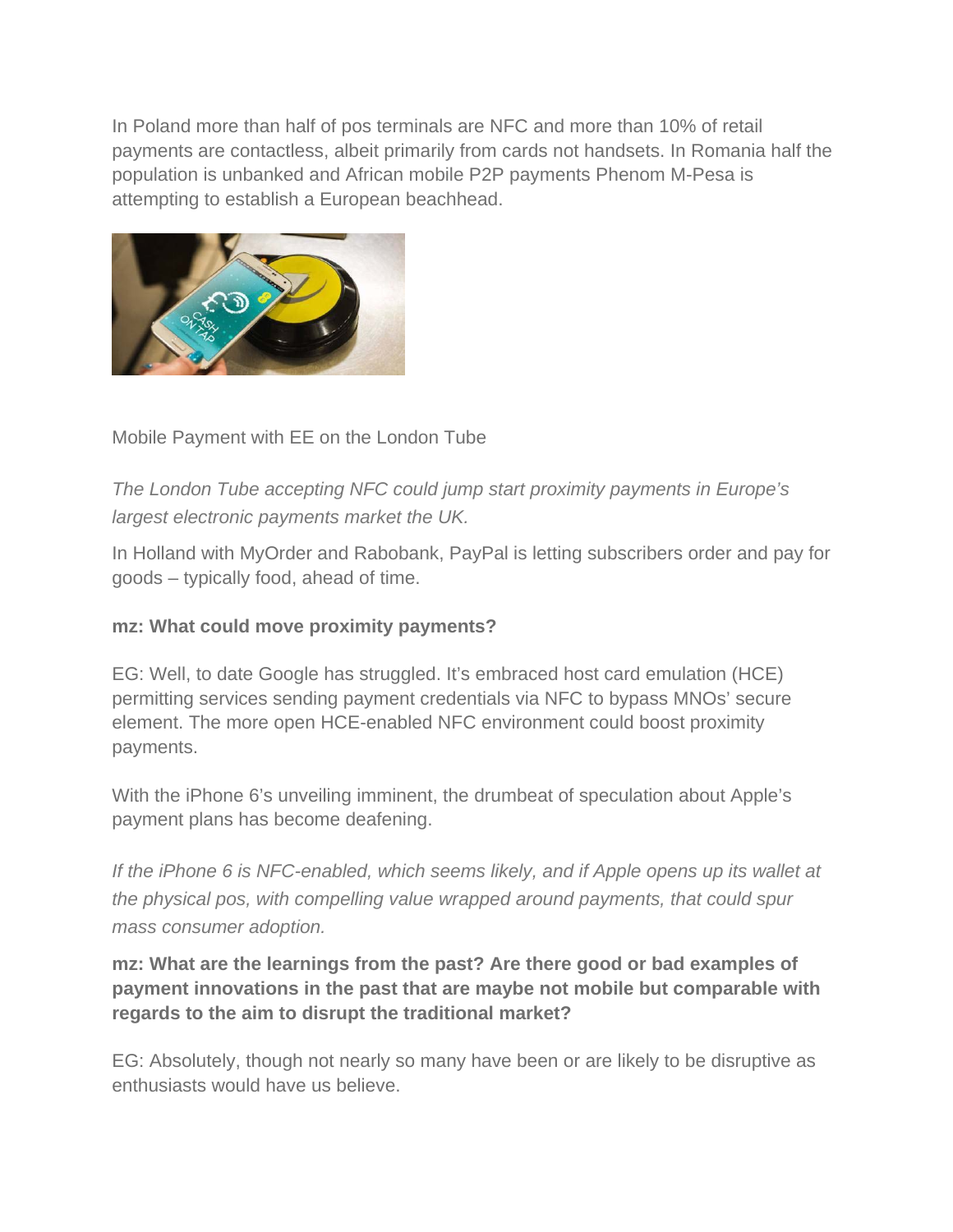- 1. **Credit Cards:** In 1950 in Manhattan Frank McNamara started the first general purpose payment card system: Diners Club. In 1958 in Fresno, California Bank of America launched the first general purpose credit-card BankAmericard, which later was opened up to other banks and became Visa. Global, open, generalpurpose payment card schemes were the most consequential payments innovation – indeed retail banking innovation, of the  $20<sup>th</sup>$  century.
- 2. **ATM:** The ATM was certainly a big and successful innovation. In 1961 City Bank of New York tried a deposit-taking ATM but retired it after 6 months. In 1967 Barclays launched a cash-dispensing ATM. But it took decades before widespread adoption.
- 3. **Prepaid Cards:** In the mid-nineteen nineties video chain Blockbuster offered the first prepaid card. Over the last twenty years a vibrant industry developed providing a raft of proprietary gift cards and general purpose reloadable cards to consumers across the socio-economic spectrum.
- 4. **Digital:** Digital wallets and payment schemes and processors PayPal, AliPay and MercadoPago solved the problem of payments within proprietary e-auctions and subsequently addressed a broader market.

*BUT: Most attempts at major payments innovation and disruption don't succeed. Innovation is experimental. Entrepreneurs try to build a better mouse trap, to serve an unaddressed need, and adapt. The market continually dynamically reallocates talent and capital from failed or failing ventures to those better serving consumers.* 

**mz: There are many companies aiming to conquer a share of the market, amongst them many start-ups. Do they have a chance if they offer a low-cost solution for retailers, convenience for consumers and of course a secure solution? Or what else is needed to succeed?**

EG:

1. **Low-Cost:** I'm skeptical about payment systems that want to win by being lowcost for retailers. Payment entrepreneurs return again and again to the siren song of a cheaper payment system. Retail payment ventures that chose to compete primarily by being less expensive for merchants, in free and competitive market where consumers have choice, fail.For example Debitman and Revolution Money both of which were based on lower fees for merchants, failed. Dwolla isn't going to displace Amex, MasterCard and Visa, or the ACH system. As a retail payment system, Bitcoin is going nowhere.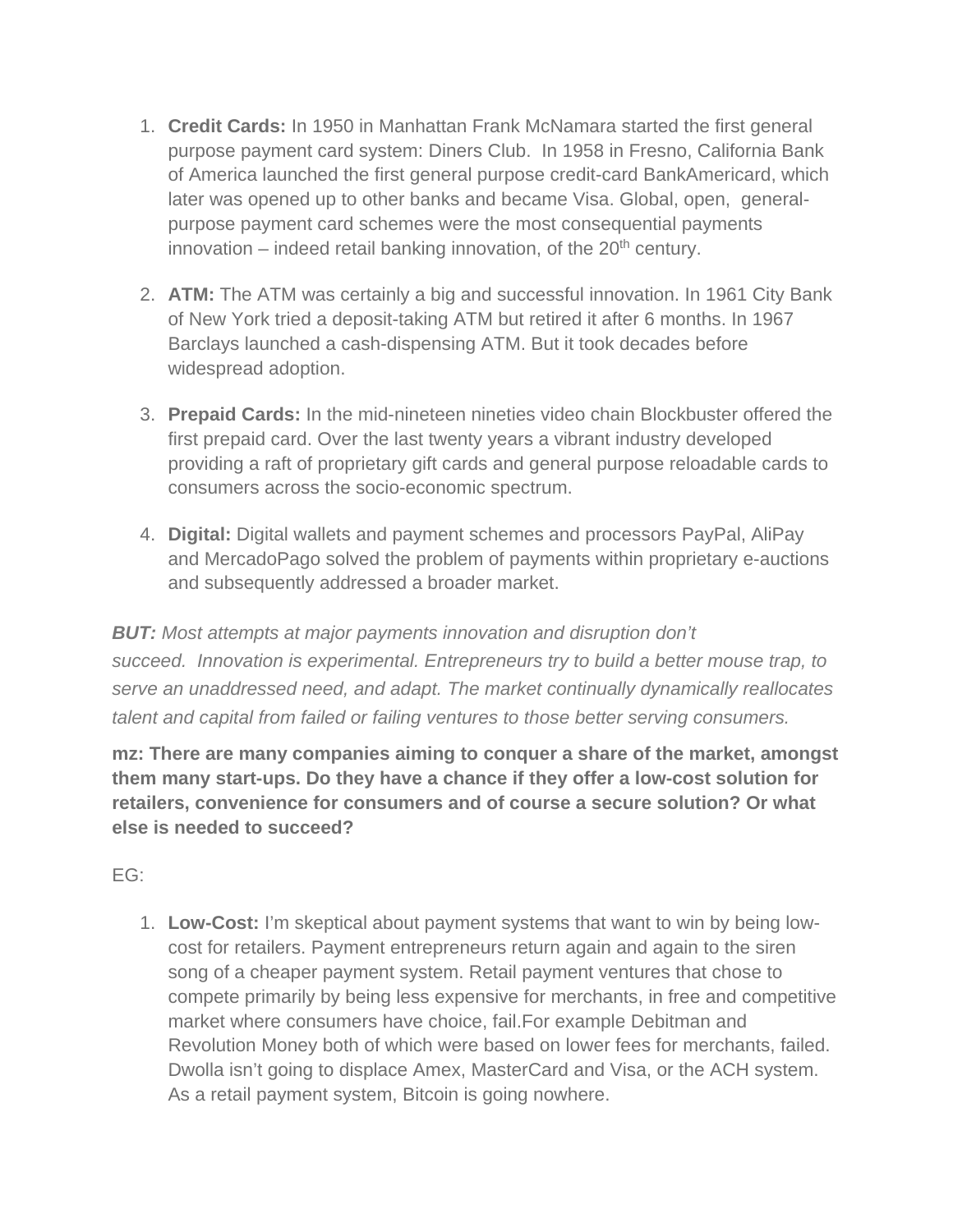2. **Security:** A rash of much-publicized card-data breaches put attention on security. In payments nothing is perfectly secure. Nor does anybody in the industry expect it to be.

## *Security has to be balanced against consumer and merchant convenience and therefore use. Payments have to be secure enough.*

It's easy to make payment systems more secure, but if it's so burdensome that consumers and merchants won't use them, what's the point?Payment ventures whose fundamental value proposition was that they were more secure than existing systems generally came to naught. Chip-card-based Mondex invented in 1990 proposed a more secure card system enabling value to be loaded, stored and used on a distributed basis. Backed by NatWest, Midland Bank, Wells Fargo, British Telecom, MasterCard and AT&T, it debuted in 1995 in Swindon, England.It didn't however solve a compelling problem for consumers or merchants, and consequently failed. CyberCash, Digicash and First Virtual were all putatively safer than credit cards on the Internet, and yet folded. Notwithstanding fraud loses running 10 to 20 times higher online than at the physical point of sale, credit cards were secure enough.

3. **Convenience:** Consumer convenience matters, but sometimes would-be innovators' view of what's convenient doesn't pan out in the market. Pay By Touch's 3.6 million consumers could initiate payments with a convenient and secure fingerprint at 3,000 merchants. Pay By Touch burned through \$300 million before going belly up in 2008. After a five-year slog, pan-European payments processor Worldline and France's three largest MNOs Orange, Bouygues Telecom, and SFR, threw in the towel on their digital wallet joint venture Buyster.

**mz: Some say that the time of "one size fits all" is over and that context specific solutions will win over as they optimize specific customer experiences. Would this open an opportunity for a more diverse payment landscape? Which sectors could be the first to adopt it?**

EG: Context-specific solutions, often leveraging traditional payment systems can be quite successful. Neteller and WireCard's Click2Pay addressed a problem in gaming and reputationally-challenged sectors. Uber's in-app wallet is successful. Amazon's wallet has been hugely successful and is being used outside Amazon.

The biggest impediment to innovation and therefore a potentially more diverse payments landscape is regulators viewing retail payments as a public utility.